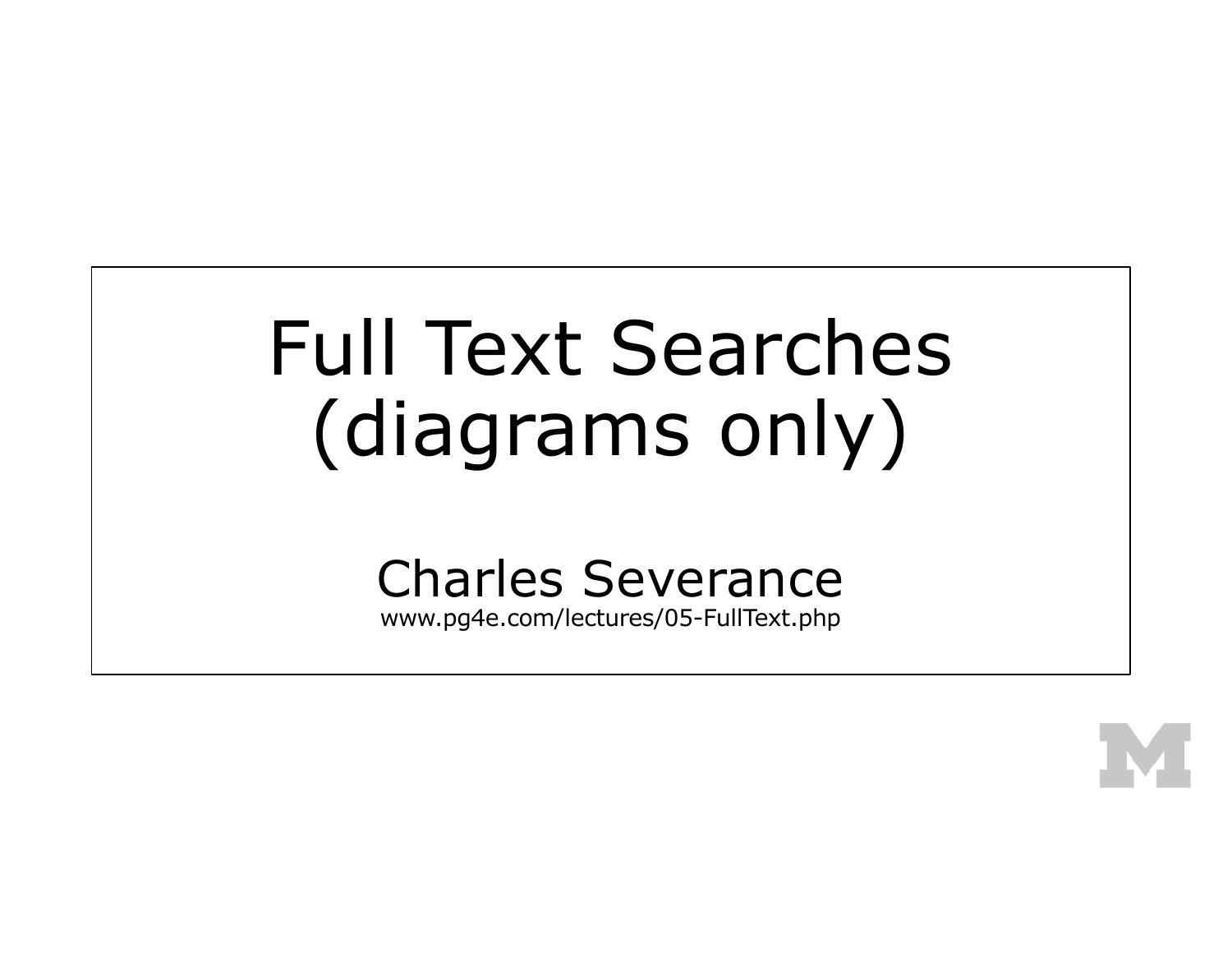### **Rows are Stored in Blocks**



http://rachbelaid.com/introduction-to-postgres-physical-storage/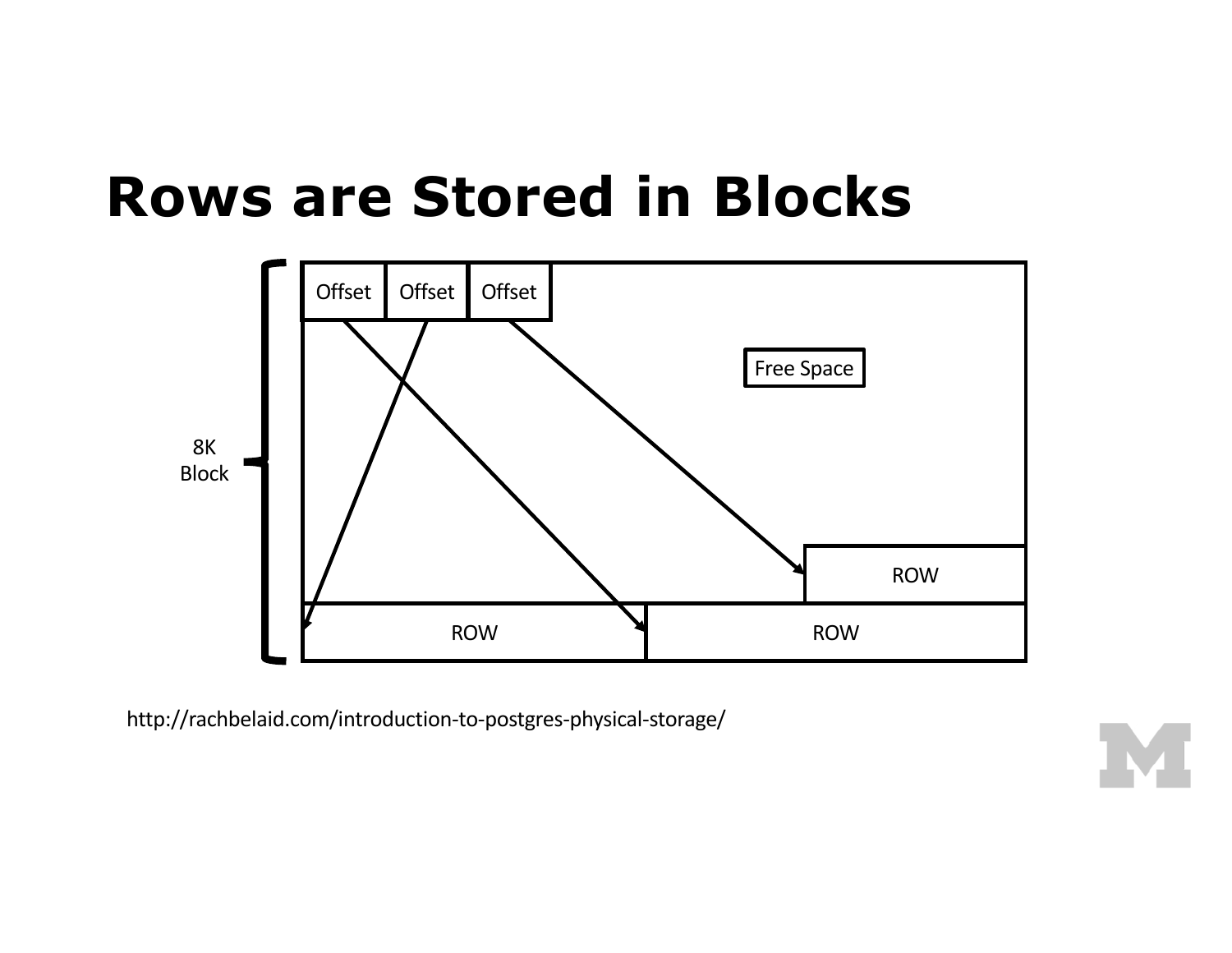# **Inverted Index**

| 1 | This is SQL |
|---|-------------|
|   | and Python  |
|   | and other   |
|   | fun         |
|   | teaching    |
|   | stuff       |

- More people should learn SQL from UMSI 2
- 3

| UMSI also  |  |  |  |  |  |
|------------|--|--|--|--|--|
| teaches    |  |  |  |  |  |
| Python and |  |  |  |  |  |
| also SOL   |  |  |  |  |  |

| keyword     | doc id         |
|-------------|----------------|
| Python      | 1              |
| SQL         | 1              |
| This        | $\overline{1}$ |
| and         | $\mathbf{1}$   |
| fun         | $\overline{1}$ |
| is          | 1              |
| other       | $\overline{1}$ |
| stuff       | 1              |
| teaching    | $\overline{1}$ |
| More        | $\overline{2}$ |
| SQL         | $\overline{c}$ |
| <b>UMSI</b> | $\overline{2}$ |
| from        | $\overline{c}$ |
| learn       | $\overline{2}$ |
| people      | $\overline{2}$ |
| should      | $\overline{2}$ |
| Python      | 3              |
| SQL         | 3              |
| UMSI        | 3              |
| also        | $\frac{3}{3}$  |
| and         |                |
| teaches     | 3              |

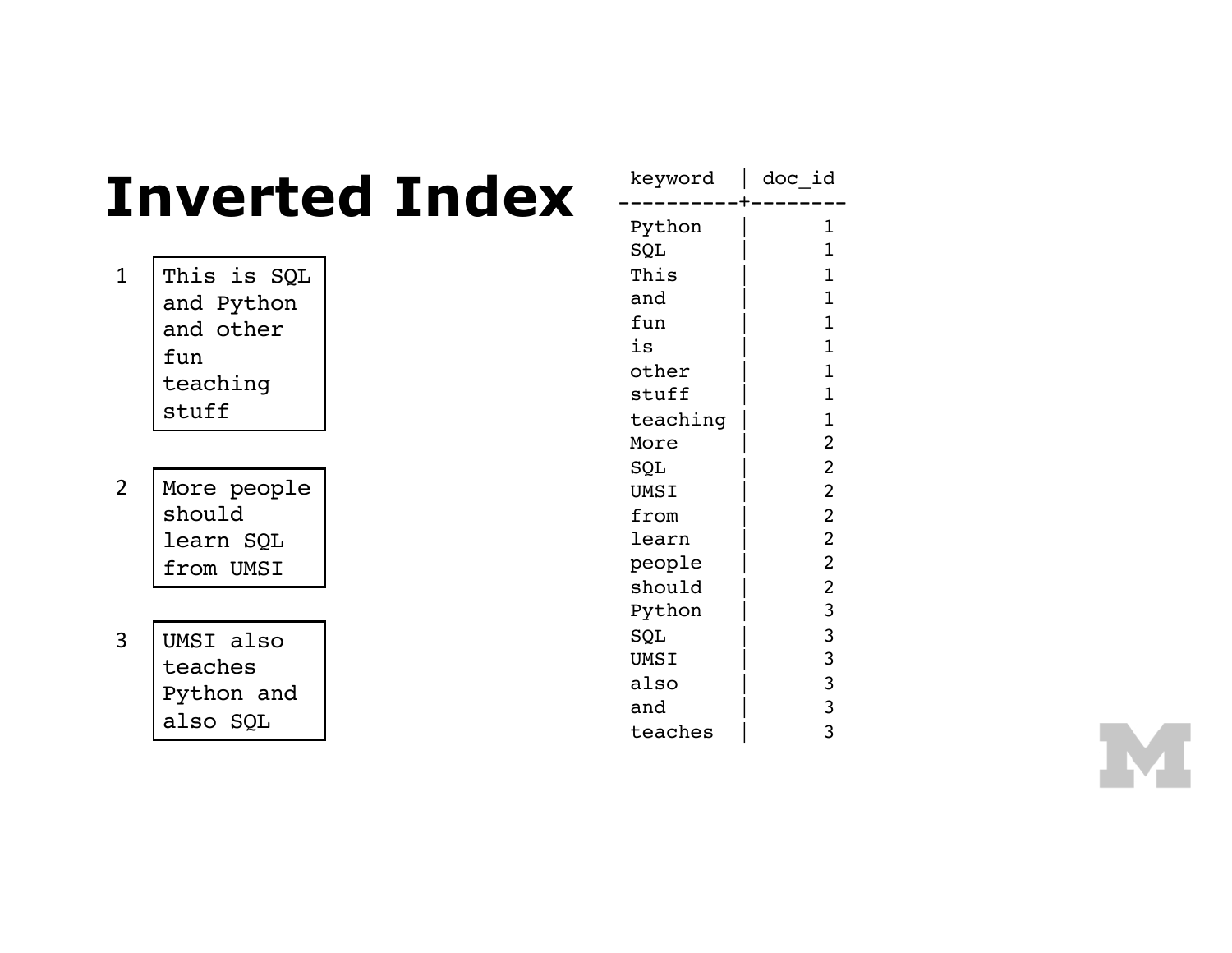|                | <b>Stop Words</b>                                                  | keyword           | doc_id                                                               |                                                                |
|----------------|--------------------------------------------------------------------|-------------------|----------------------------------------------------------------------|----------------------------------------------------------------|
| $\mathbf{1}$   | This is SQL<br>and Python<br>and other<br>fun<br>teaching<br>stuff | stop word         | Python<br>SQL<br>This<br>and<br>fun<br>is<br>other<br>stuff          | 1<br>1<br>1<br>1<br>1<br>1                                     |
| $\overline{2}$ | More people<br>should<br>learn SQL<br>from UMSI                    | is<br>this<br>and | teaching<br>More<br>SQL<br>UMSI<br>from<br>learn<br>people<br>should | 1<br>2<br>2<br>2<br>$\overline{2}$<br>2<br>$\overline{2}$<br>2 |
| $\overline{3}$ | UMSI also<br>teaches<br>Python and<br>also SQL                     |                   | Python<br>SQL<br><b>UMSI</b><br>also<br>and<br>teaches               | 3<br>3<br>3<br>3<br>3<br>3                                     |